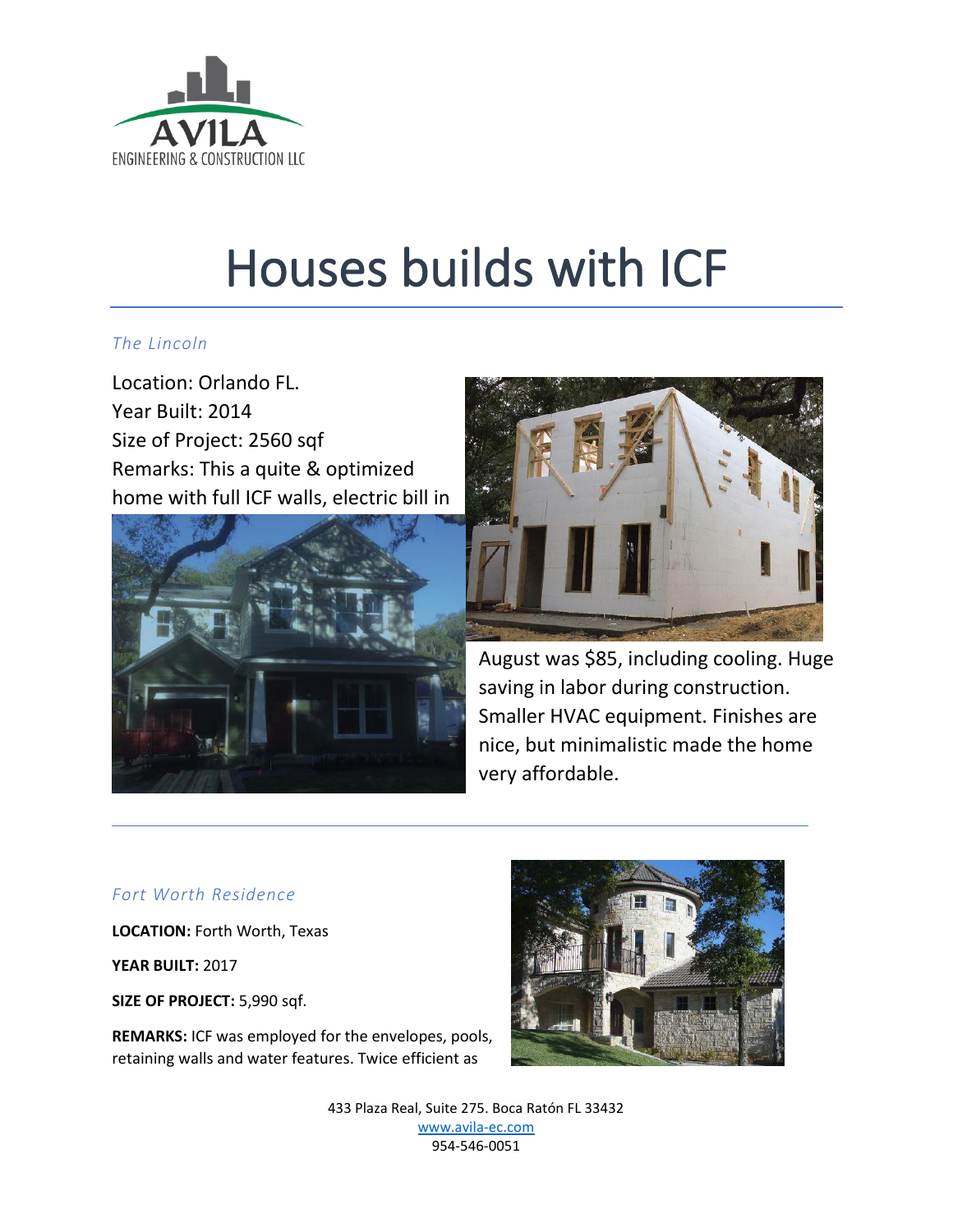

comparable homes. 350' radius wall tower. Separately metered HVAC with payment less than \$100/month.



## *Ecologia House*

**LOCATION:** Quebec, Canada

**YEAR BUILT:** 2017

**SIZE OF PROJECT:** 2,900 sqf.

**REMARKS:** The structure of this house is built using Insulated Concrete Form. There is a green living roof, solar panels and geothermal included in this build to make the home extremely efficient. The Ecologia Montreal Home is on its way to being the first LEED Platinum certified in Quebec.





433 Plaza Real, Suite 275. Boca Ratón FL 33432 [www.avila-ec.com](http://www.avila-ec.com/) 954-546-0051